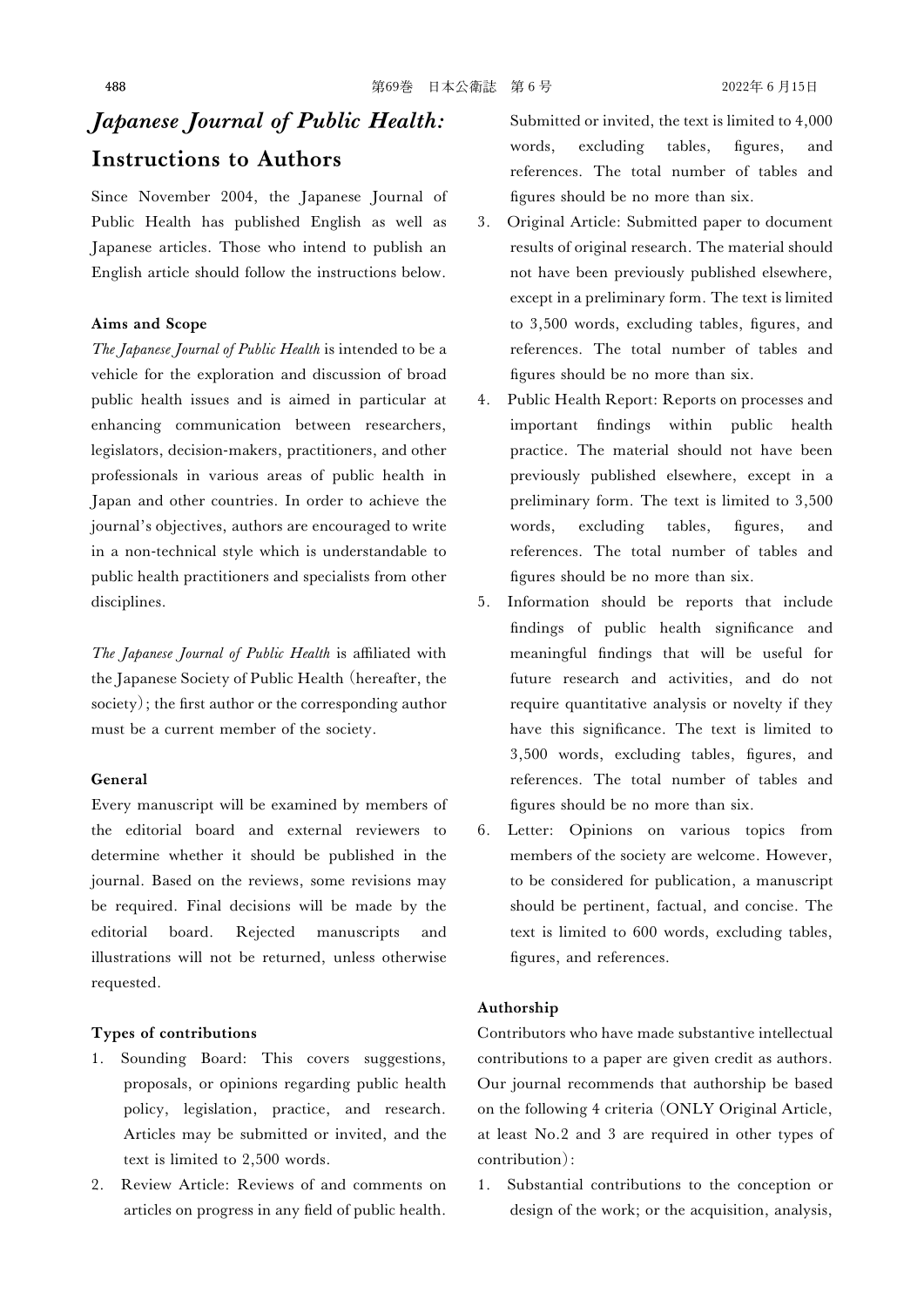or interpretation of data for the work; AND

- 2. Drafting the work or revising it critically for important intellectual content; AND
- 3. Final approval of the version to be published; AND
- 4. Agreement to be accountable for all aspects of the work in ensuring that questions related to the accuracy or integrity of any part of the work are appropriately investigated and resolved.

#### Preparation of manuscripts

Manuscripts written in English must be complete in all respects, including figures and tables. The manuscript should be typed with double spaced, consecutively numbered pages with wide margins. Pages should be single sided and of uniform size. Consecutive line numbers are added on text pages. Manuscripts must be checked by a native English speaker, and the author should submit proof of this check.

On the title page of the article, the numbers of words in the text, tables, and figures should be mentioned. Author's full names and academic or professional affiliations should be included. The name and address of the author to whom correspondence may be sent should be indicated, including a telephone number, fax number, and email address for immediate inquiries from the society.

A structured summary (objectives, methods, results, and conclusion) up to 400 words should be included with the manuscript, except for a Sounding Board or Letter, together with up to six key words which will be used for indexing.

Illustrations must be submitted to the editors in black and white, in a form and condition suitable for reproduction. The illustrations must bear a title, and be numbered with Arabic numerals according to the sequence of their appearance in the text, where they are to be referred to as Figure 1, Figures 2-4, etc. Line drawings should be in black ink on drawing or tracing paper. Lettering should be clear and of

adequate size to be legible after reduction.

Tables should be double spaced and typed in black and white, each on a separate page, numbered in sequence with Arabic numerals (Table 1, Table 2, etc.). Each table should have a brief descriptive title, and should be referred to in the text as Table 1, etc.

Literature citations should be made at appropriate points in the text as numbers in brackets. All references cited in the text should be listed at the end of the paper on a separate page (also double spaced), arranged in numerical order of their appearance in the text, rather than in alphabetical order. Literature references must be complete, including names and initials of all authors (if there are more than three, list the first three plus et al.), title of the paper referred to, title of journal, year, volume, and first and last page numbers. Journal titles may be abbreviated in a formal manner (see Example 1). The form of literature references to books should be:  $\text{author}(s)$ , initials, title of book, publisher and city, year and page numbers (see Example 2). References to authors contributing to multi-author books or to proceedings printed in book form should be in line with those for books (see Example 3). Websites as a source of information are allowed only if other sources are not available (see Example 4). Otherwise, please refer to Uniform Requirements for Manuscripts Submitted to Biomedical Journals: Writing and Editing for Biomedical Publication, issued by the International Committee of Medical Journal Editors (http:// www.icmje.org/).

#### Examples:

- 1) Torres RA, Barr M. Impact of combination therapy for HIV infection on inpatient census. N Engl J Med 1997; 336: 1531-1532.
- 2) Drummond MF, O'Brien B, Stoddart GL, et al. Method for the Economic Evaluation of Health Care Programmes. 2nd ed. Oxford: Oxford University Press. 1997; 52-95.
- 3) Gurman AS, Kniskern DP. Family therapy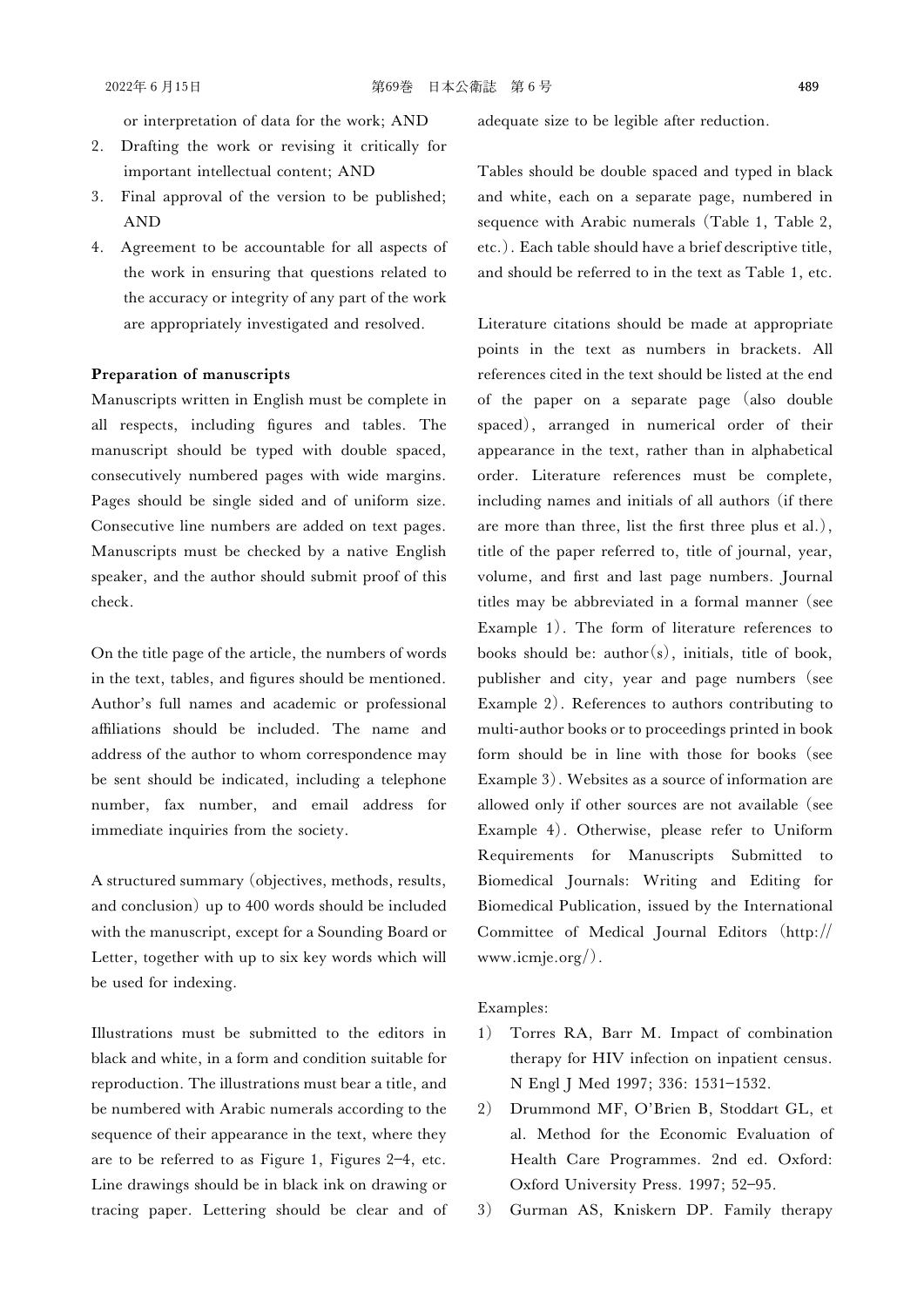outcome research: knowns and unknowns. In: Gurman AS, Kniskern DP, editors. Handbook of Family Therapy. New York: Brunner/ Maazel. 1981; 742-775.

4) World Health Organization. Infant and Young Child Nutrition: Global Strategy on Infant and Young Child Feeding. Report by the Secretariat. 2002. http://apps.who.int/gb/ archive / pdf files / WHA55 / ea5515.pdf (accessed February 22, 2013).

# Copyright

An author, when quoting from someone else's work or considering reproducing an illustration or table from a published book or journal article, should make sure that they are not infringing on copyright. Although in general an author may quote from other published works, they should obtain permission from the holder of the copyright if they wish to make substantial extracts or to reproduce tables, plates, or other illustrations. If the copyright holder is not the author of the quoted or reproduced material, it is recommended that permission from the author should also be sought. Material in unpublished letters and manuscripts is also protected and must not be published unless permission has been obtained. A suitable acknowledgment of any borrowed material must always be made.

#### Ethical consideration and conflicts of interest

Human studies should be conducted in accordance with the recommendations outlined in the Declaration of Helsinki and those guidelines for human studies issued by the authorized body in the country where research is performed. Animal experiments should be conducted in accordance with guidelines for animal experiments established by their institution. The authors should mention, if necessary, ethical considerations in the text (preferably in the section on method). Additionally, the authors should mention if they have any conflicts of interest; if there are no conflicts of interest, please state "none". Moreover, all authors should submit a self-certified form of conflict of interest that can be

obtained from the journal.

# Submission of manuscripts

Submission of a manuscript to the journal implies that it is not under consideration for publication elsewhere and furthermore that, with the exception of review papers, it contains original work not previously published elsewhere. On submission, all the authors should sign a copyright transfer form attached to the journal, which contains a statement that a manuscript is not published elsewhere. Once a manuscript is submitted, replacement of the manuscript is not allowed. Submission of a manuscript implies the transferal of copyright from the authors to the society, in accordance for publication.

# Submission and publication fees

Submission is free. Printing fees will be charged at the following rate: ¥7,500 for each page (a  $70\%$ discount will be given by the society up to the extent of word limits) and actual expenses for illustrations at the time of publication.

# **Proofs**

Proofs will only be supplied to the author to check for typesetting accuracy and no changes to the original manuscript will be allowed at this stage. Return of proofs should not cause delays in publication and the society will proceed if proofs are not returned before the deadline stipulated.

### Reprints

Reprints of articles may be ordered by completing and returning to the society the order form sent to authors upon acceptance of their papers.

#### Address all submissions to:

http://mc.manuscriptcentral.com/jjph2 All inquiries to: Japanese Journal of Public Health Japanese Society of Public Health 1298 Shinjuku, Shinjuku-ku Tokyo 160-0022

Revised July 16, 2021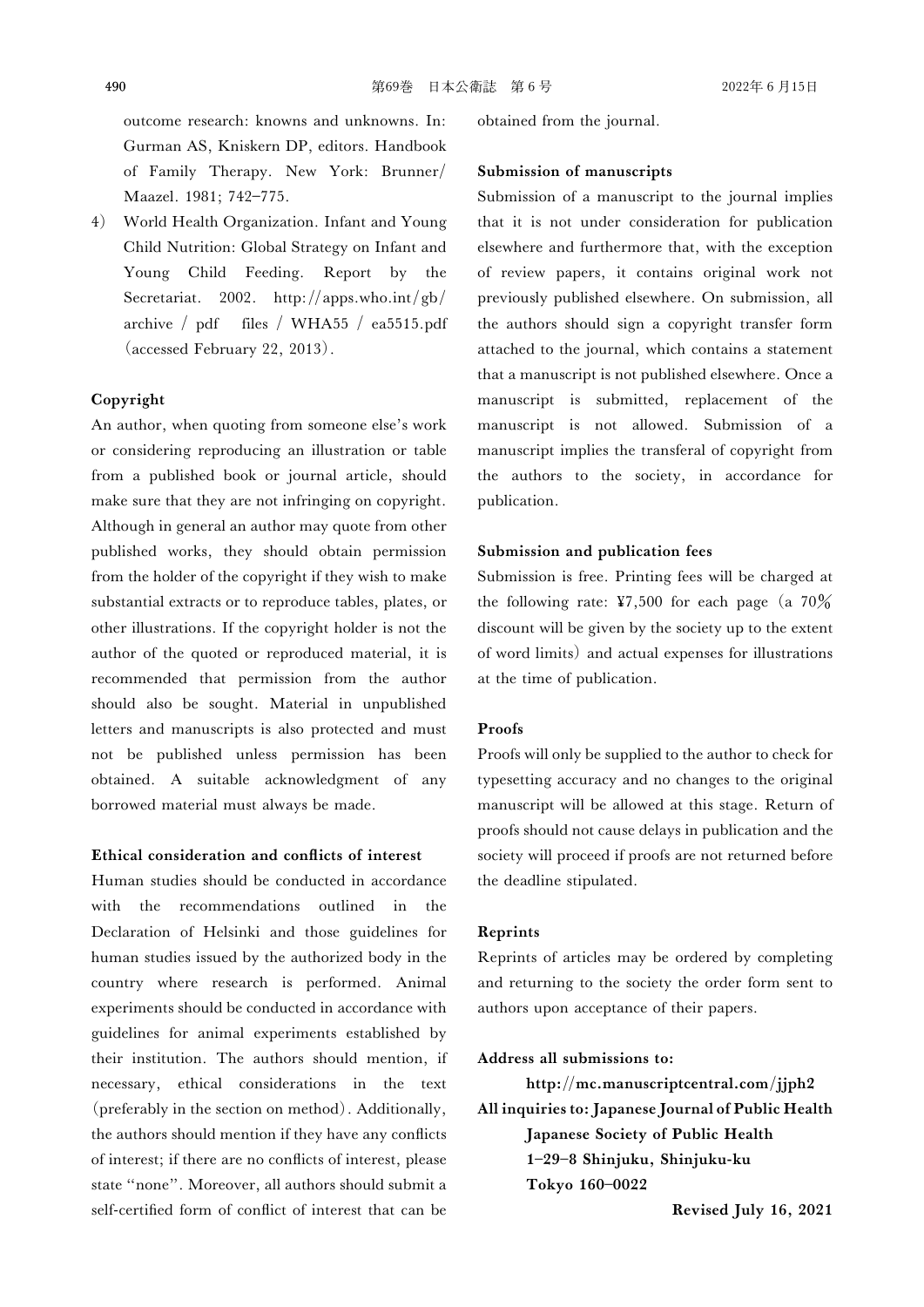# Japanese Society of Public Health Conflict of Interest Self-Disclosure Form

Name of Author

Title of Manuscript/Presentation

(Please provide information for all authors, concerning COI status with companies, institutions or organizations related to the presentation starting from the year prior to the presentation, for the previous 3 years)

| Items to Disclose                                                                                                                                                                                                                                                     | Applicable | If applicable, provide name of<br>author/name of company or organization etc. |
|-----------------------------------------------------------------------------------------------------------------------------------------------------------------------------------------------------------------------------------------------------------------------|------------|-------------------------------------------------------------------------------|
| $^{\circ}$<br>Remuneration<br>Annual payment of 1 million yen or more from a single com-<br>pany, or organization                                                                                                                                                     | Yes · No   |                                                                               |
| (2)<br>Profit from stocks<br>Annual profit of 1 million yen or more, or ownership is $5\%$ or<br>more of all stocks of the corresponding stock from a single<br>company                                                                                               | Yes · No   |                                                                               |
| $\circled{3}$<br>Patents<br>Annual patent fee of 1 million yen or more for a single patent                                                                                                                                                                            | Yes · No   |                                                                               |
| Honoraria (lecture fees)<br>$\circledast$<br>Annual payment of 500,000 yen or more from a single com-<br>pany or organization                                                                                                                                         | Yes · No   |                                                                               |
| $\circledS$<br>Manuscript fees<br>Annual payment of 500,000 yen or more from a single com-<br>pany or organization                                                                                                                                                    | Yes · No   |                                                                               |
| Total research funds<br>(6)<br>Research contract funds allocated for medical and science<br>research (joint research, commissioned research, clinical tri-<br>als etc.) that can be used by the researcher is 1,000,000 yen or<br>more from 1 company or organization | Yes · No   |                                                                               |
| ⑦<br>Scholarship (incentive) donations<br>Annual amount allocated for use by the researcher is<br>1,000,000 yen or more from a single company or organization<br>to the individual or individual's affiliated department or divi-<br>sion                             | Yes · No   |                                                                               |
| $^{\circledR}$<br>Endowed department funded by companies etc.<br>Annual amount allocated for use is 1,000,000 yen or more                                                                                                                                             | Yes · No   |                                                                               |
| $\circled{0}$<br>Travel expenses, gifts etc.<br>Annual total of 50,000 yen or more from one single company<br>or organization                                                                                                                                         | Yes · No   |                                                                               |

(This COI disclosure form will be stored for 3 years after publication)

(Date of Disclosure)  $/$   $/$   $(dd/mm/yy)$ 

Name of Author (Signature)